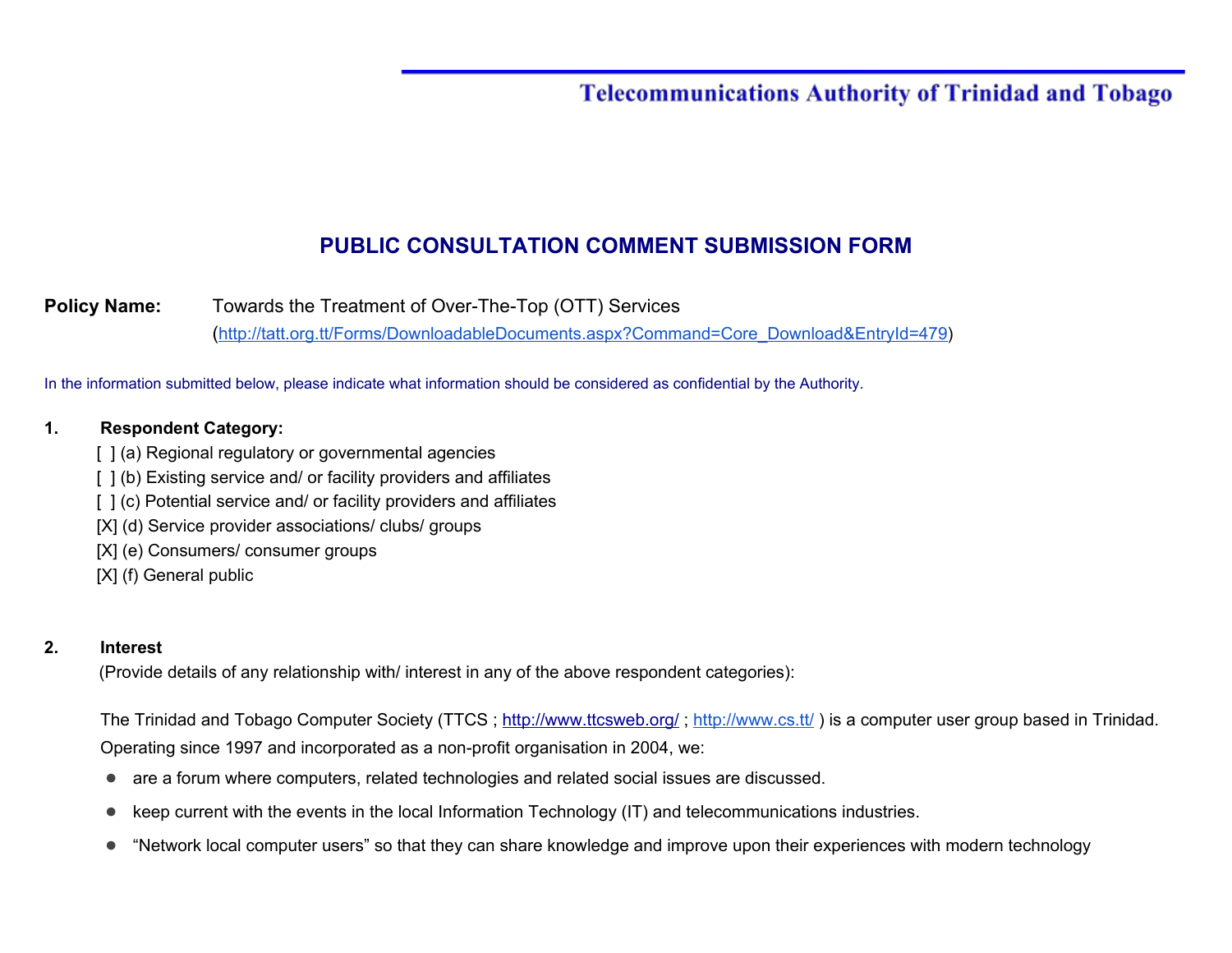#### **3. Contact Information:**

Respondent's Name: Trinidad and Tobago Computer Society

| Postal Address: | 112A Edward Street, Port of Spain |
|-----------------|-----------------------------------|
|-----------------|-----------------------------------|

- Email Address: [info@ttcsweb.org](mailto:info@ttcsweb.org)
- Contact Number: [redacted] (note: contact number should be treated as confidential)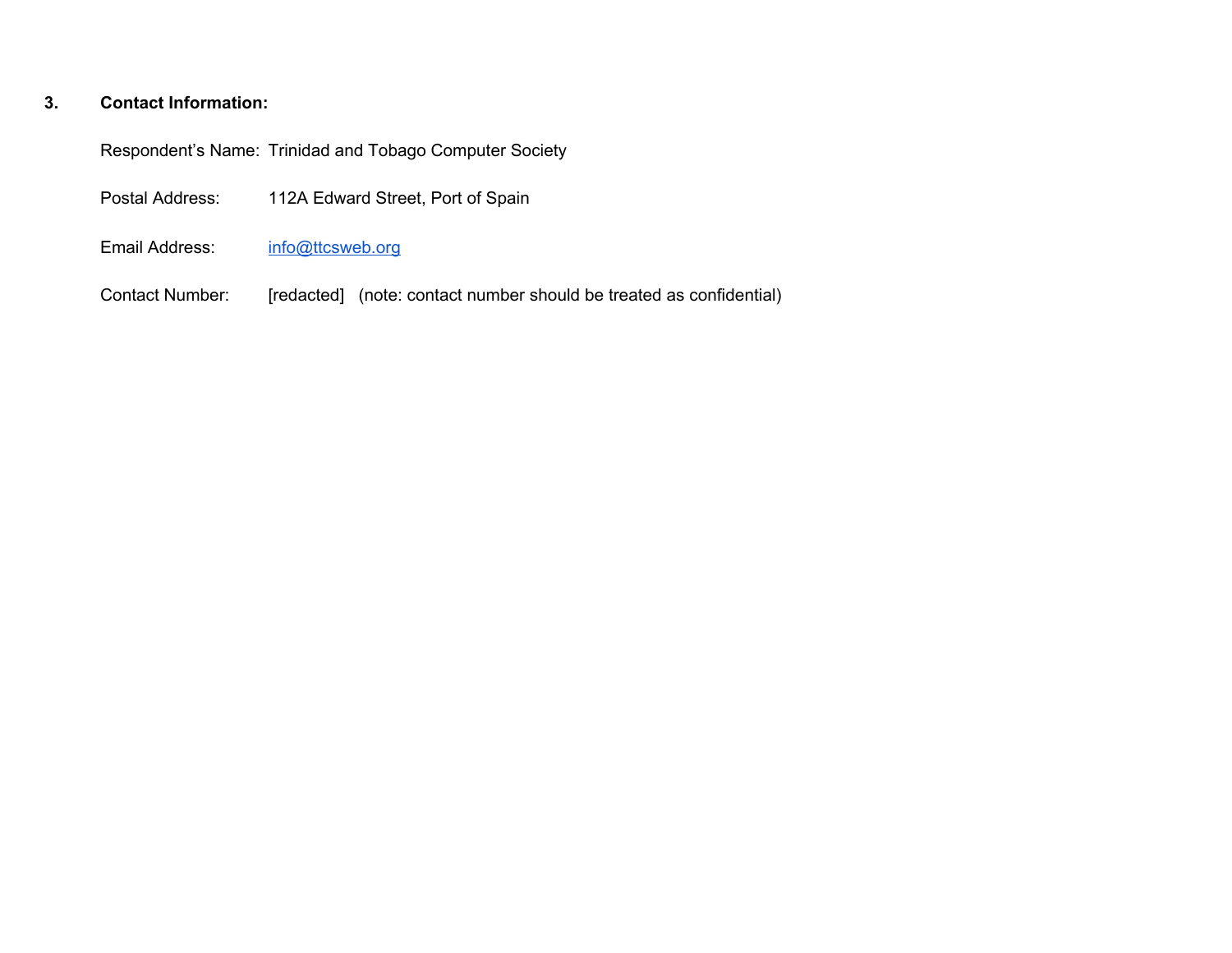#### 4. Comments

| <b>Document Section</b> | <b>Comments</b>                                                                                                                                                                                                                                                                                                                                                                                                                                                                                                                                                                                                                                                                                                                                             | <b>Recommendations</b> |
|-------------------------|-------------------------------------------------------------------------------------------------------------------------------------------------------------------------------------------------------------------------------------------------------------------------------------------------------------------------------------------------------------------------------------------------------------------------------------------------------------------------------------------------------------------------------------------------------------------------------------------------------------------------------------------------------------------------------------------------------------------------------------------------------------|------------------------|
| A general comment:      | For the past two decades, TATT has presided<br>over a telecommunications sector which has<br>experienced significant and ongoing growth for<br>all commercial actors. The TATT "light touch"<br>approach is one of the main factors contributing<br>to the success of the sector. The status quo, as<br>facilitated by TATT, should be maintained as<br>the market can and will continue to innovate in<br>the provision of value-added services as it has<br>already done for the benefit of clients,<br>consumers, service providers and the country<br>as a whole. The TTCS fears that any change in<br>the status quo *at the present time* will lead to<br>a stifling of innovation and lead to significantly<br>reduced domestic competition overall. |                        |
|                         | The treatment of Over The Top (OTT) services<br>is *fundamentally* a Network Neutrality (NN)<br>issue. Once the Telecommunications Authority<br>makes a final decision on where it stands<br>regarding NN/zero rating of services, its way<br>forward on topics such as OTT becomes much<br>less complex and simple to execute. Over the<br>top services (OTT) can be broad enough to<br>apply to any service provided over the internet<br>as a whole, or any future network. If TATT is to                                                                                                                                                                                                                                                                |                        |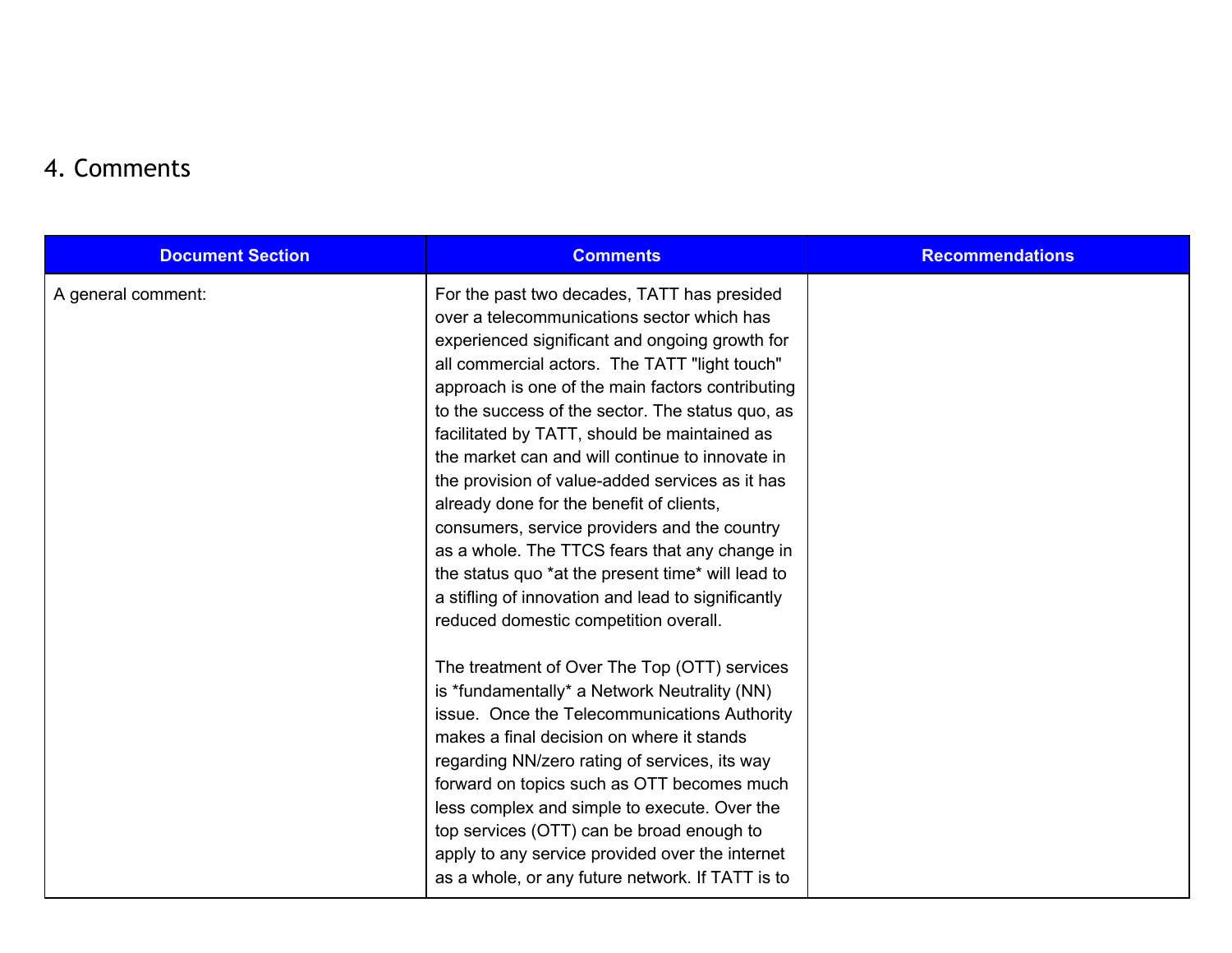| consider competition described by providers as<br>"unfair," then Zero Rated services should also<br>be considered by the authority in greater detail.<br>Attempting to make a final decision on OTT<br>without any final decision on NN issues may<br>needlessly complicate the country's future<br>regulatory landscape, and create precedents<br>which may limit future regulatory agility and<br>sector innovation and growth.                                                                                                                                                                                                                                                                                                                                                           |  |
|---------------------------------------------------------------------------------------------------------------------------------------------------------------------------------------------------------------------------------------------------------------------------------------------------------------------------------------------------------------------------------------------------------------------------------------------------------------------------------------------------------------------------------------------------------------------------------------------------------------------------------------------------------------------------------------------------------------------------------------------------------------------------------------------|--|
| One of the realities of a competitive<br>marketplace is that service providers must<br>innovate constantly or else perish. The TTCS<br>believes that any regulator should have no<br>vested interest in stifling future sources of<br>innovation in order to preserve revenue streams<br>for service providers. More significantly, any<br>request by service providers that TATT *must*<br>intervene in the regulatory environment in order<br>to mitigate any loss or potential loss of revenue<br>as a result of technological changes in the<br>sector misunderstands the responsibility of a<br>regulator for the entire sector, and not just one<br>part of it. Increased and differentiated<br>competition and innovation in the telecoms<br>space is to be encouraged, not stifled. |  |
|                                                                                                                                                                                                                                                                                                                                                                                                                                                                                                                                                                                                                                                                                                                                                                                             |  |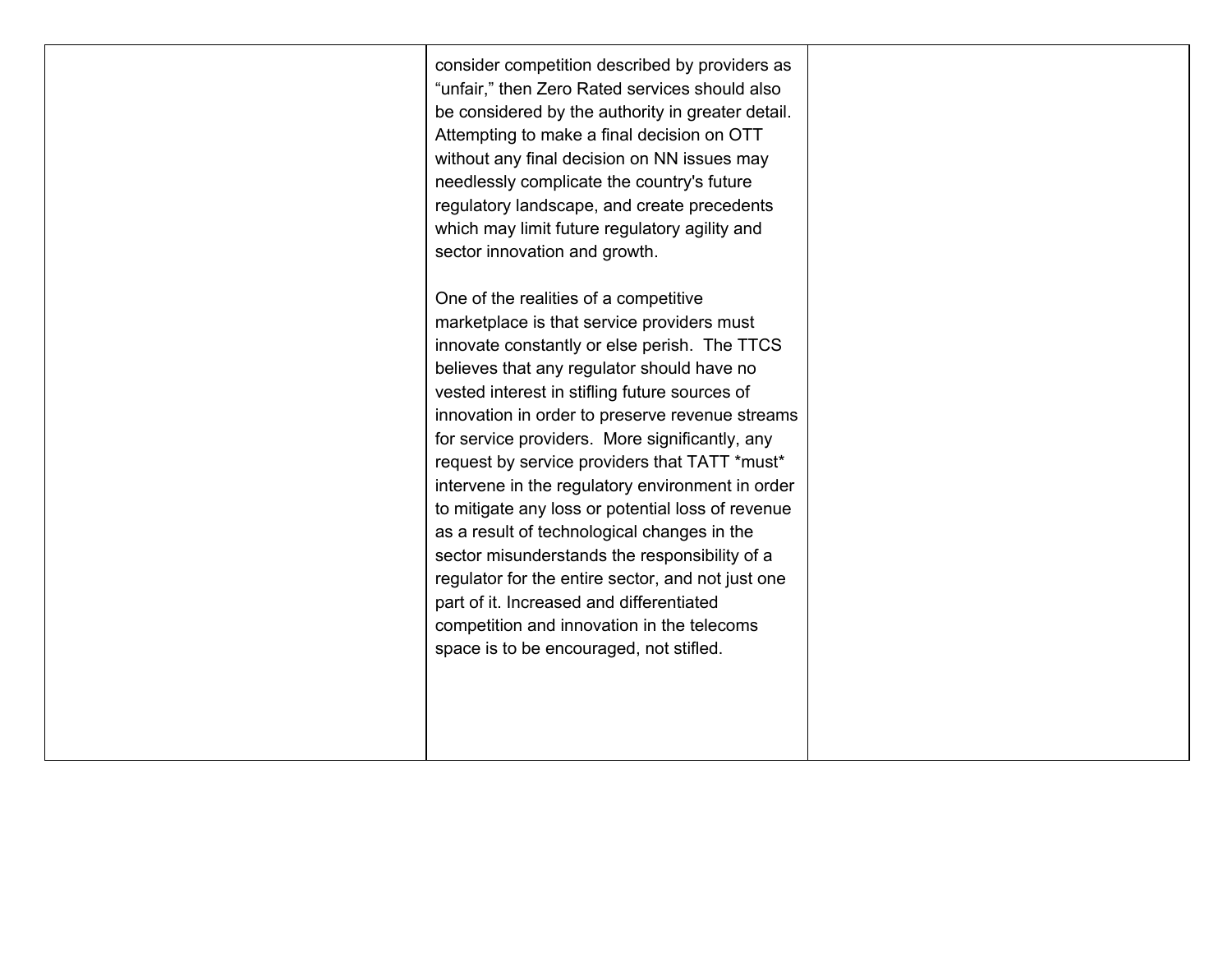### Page 15,16 ; Section 3 - What is Over-The-Top

| <b>Document Section</b> | <b>Comments</b>                                                                                                                                                                                                                                                           | <b>Recommendations</b> |
|-------------------------|---------------------------------------------------------------------------------------------------------------------------------------------------------------------------------------------------------------------------------------------------------------------------|------------------------|
|                         | Technically, all internet traffic is over the top.<br>This includes http, smtp, voip, iptv, pop3, imap.<br>So the only justification for even using the name<br>OTT is that VoIP (now) and IPTV (soon) will<br>challenge the revenue streams of our service<br>providers. |                        |

## Page 24 ; Section 6 - Consumer Impact

| <b>Document Section</b>                                                                                                                                                 | <b>Comments</b>                                                                                                                                                                                                                                                                                                                                                                                                                                                                                                                                                                                                                                                                                                                                              | <b>Recommendations</b> |
|-------------------------------------------------------------------------------------------------------------------------------------------------------------------------|--------------------------------------------------------------------------------------------------------------------------------------------------------------------------------------------------------------------------------------------------------------------------------------------------------------------------------------------------------------------------------------------------------------------------------------------------------------------------------------------------------------------------------------------------------------------------------------------------------------------------------------------------------------------------------------------------------------------------------------------------------------|------------------------|
| Page 24<br>Section 6<br>"With the increase in demand for OTT services"<br>by the public, there may be a negative impact<br>on the market if such services are removed." | The Trinidad and Tobago public has embraced<br>the potential of the Internet and all its services<br>to keep in touch with friends and family abroad,<br>shop and to educate themselves.<br>We are not only considering Skype and Viber.<br>Any attempt to regulate VOIP is a potential<br>first step to regulating YouTube, Khan Academy<br>(the Backbone of Knowledge.tt), Coursera, EdX<br>and other valuable services.<br>Local businesses use Internet services to do<br>research, facilitate innovation and conduct<br>business transactions with<br>suppliers and customers. Any action that<br>restricts access to these services or<br>raises the prices of same will harm local<br>consumers as well as make local businesses<br>less competitive. |                        |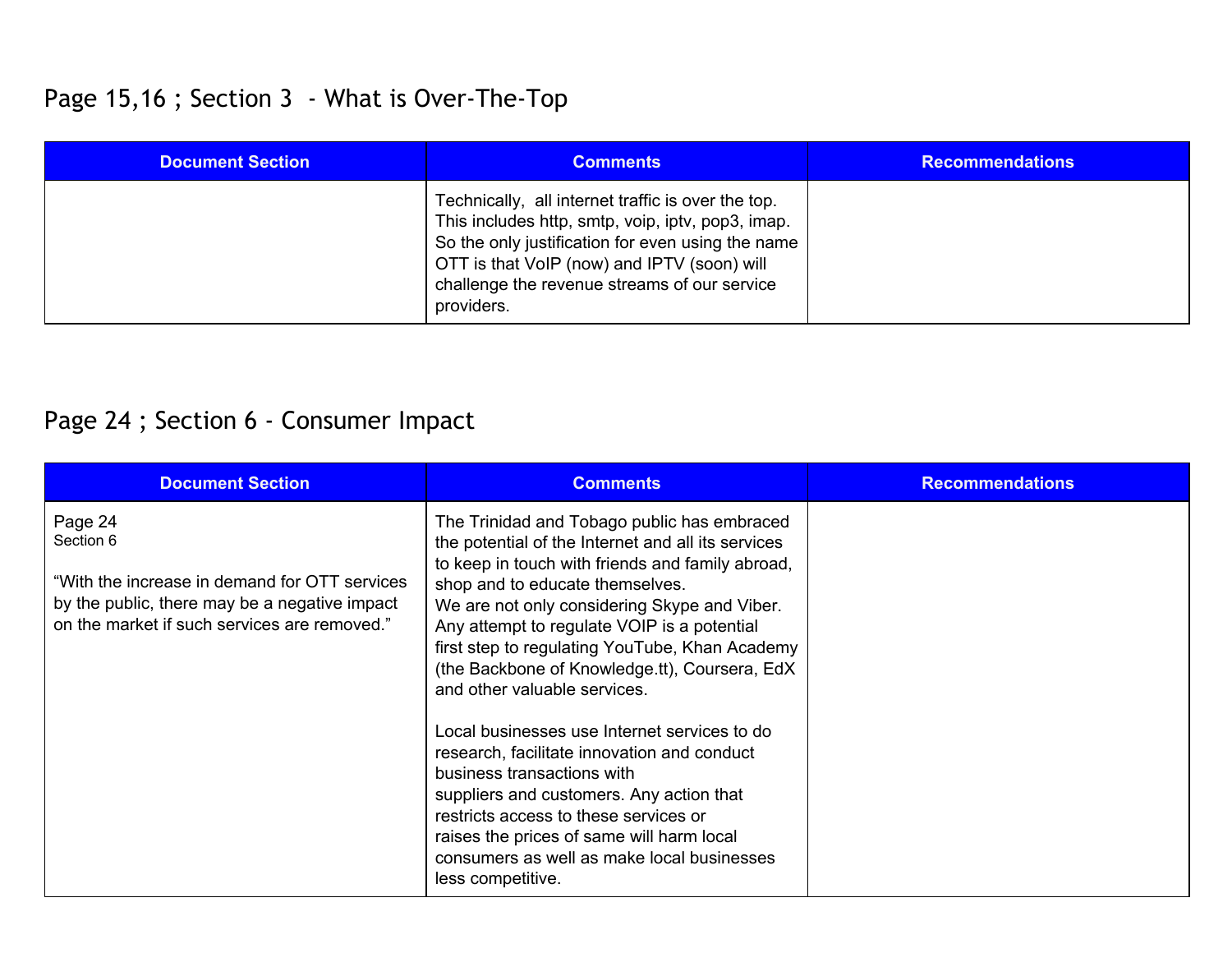| Page 26<br>Section 6.1 Advantages of OTT Services to<br>Consumers<br>Section 6.2 Disadvantages of Using OTT Services<br>"The rapid pace of emerging technologies has<br>driven the level of innovativeness in the<br>telecommunications industry, making more<br>services available to consumers.<br>There are advantages, including consumer<br>choice and affordability, associated with OTT<br>services. However, there are disadvantages<br>which must also be weighed." | It is our position that the advantages from<br>having OTT services widely available to<br>consumers in a form undifferentiated from any<br>other internet service far, far outweighs any<br>possible disadvantage.<br>The disadvantages would largely be a <i>potential</i><br>negative impact to Telecom providers' revenue,<br>but this hasn't been borne out by the revenue<br>figures at hand. |  |
|------------------------------------------------------------------------------------------------------------------------------------------------------------------------------------------------------------------------------------------------------------------------------------------------------------------------------------------------------------------------------------------------------------------------------------------------------------------------------|----------------------------------------------------------------------------------------------------------------------------------------------------------------------------------------------------------------------------------------------------------------------------------------------------------------------------------------------------------------------------------------------------|--|
| Page 26-27<br>Section 6.3 Impact on Non-Telecommunications<br><b>Businesses</b>                                                                                                                                                                                                                                                                                                                                                                                              | We agree.                                                                                                                                                                                                                                                                                                                                                                                          |  |
| "OTT services offer a lower cost alternative to<br>mobile voice and SMS services, and provide<br>additional communications services such as<br>video calls, group chats and non-text-based<br>communications including voice recordings.                                                                                                                                                                                                                                     |                                                                                                                                                                                                                                                                                                                                                                                                    |  |
| These services may reduce the<br>communications costs incurred on a daily basis<br>in the operations of the business community."                                                                                                                                                                                                                                                                                                                                             |                                                                                                                                                                                                                                                                                                                                                                                                    |  |

## Page 27 ; Section 6.4 - Discussion points for Comment - Consumer Impact

| Document Section                                                                                                                                                                                                                                                                  | <b>Comments</b>                                                                                                                                                                                                       | <b>Recommendations</b>                                                    |
|-----------------------------------------------------------------------------------------------------------------------------------------------------------------------------------------------------------------------------------------------------------------------------------|-----------------------------------------------------------------------------------------------------------------------------------------------------------------------------------------------------------------------|---------------------------------------------------------------------------|
| "1. OTT services, in particular OTT VoIP and<br>messaging services, provide additional service<br>options to consumers that are available within the<br>environment. The availability of service options for<br>consumers is consistent with one of TATT's key<br>mandates, viz.: | If OTT services are differentiated from other IP<br>services in terms of pricing, this may fly in the<br>face of TATT's mandate to ensure persons are<br>able to meet the financial obligations of these<br>services. | OTT services should not be treated<br>differently from other IP services. |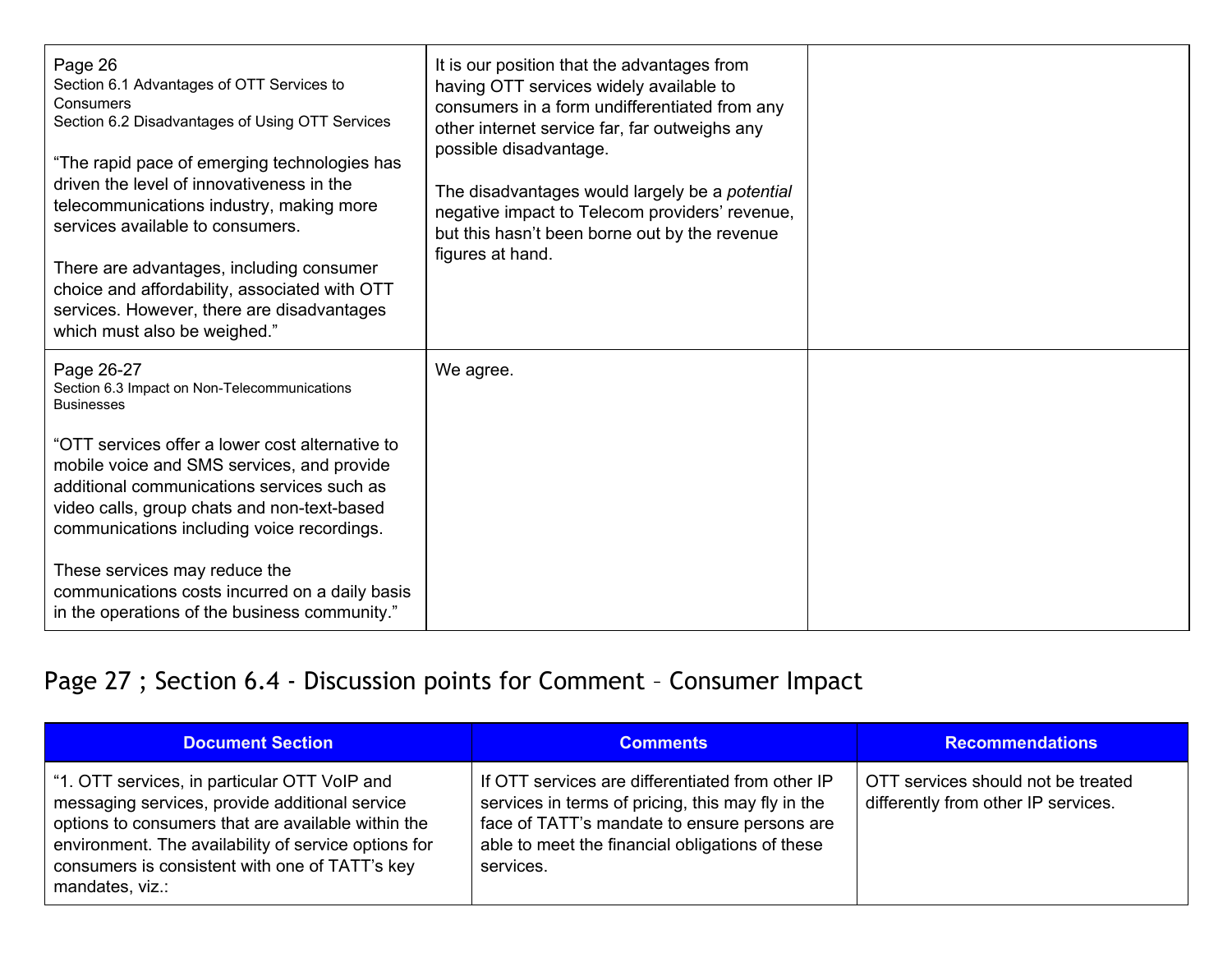| 'to establish conditions that promote the interests of<br>customers, purchasers and other users in respect of<br>the variety of telecommunications services supplied,<br>and ensure persons are able to meet the financial<br>obligations related to those services.' |                                                                                                                                                                                                                                                                                                                                                                                                                                                                                                                                                                                                                                                                                                                                                 |  |
|-----------------------------------------------------------------------------------------------------------------------------------------------------------------------------------------------------------------------------------------------------------------------|-------------------------------------------------------------------------------------------------------------------------------------------------------------------------------------------------------------------------------------------------------------------------------------------------------------------------------------------------------------------------------------------------------------------------------------------------------------------------------------------------------------------------------------------------------------------------------------------------------------------------------------------------------------------------------------------------------------------------------------------------|--|
| "2. OTT services, in particular OTT VoIP and<br>messaging services, are becoming pervasively used<br>instead of traditional telephone local and international<br>calling and SMS messaging."                                                                          | VoIP is almost certainly reducing the number of<br>traditional voice minutes used. However,<br>messaging, including SMS are probably having<br>an equal or greater impact. Many of the short<br>traditional phone calls like "don't forget to buy<br>bread", "Pickup the children at 3pm" and "where<br>are you?" have been replaced by messaging.<br>OTT services also offer more features than<br>standalone telecommunication voice and text<br>services. They allow the ability to share text,<br>documents, share screens, links, photos,<br>images between multiple persons using<br>desktops or mobiles anywhere in the world with<br>an internet which are not possible or impractical<br>with traditional telecommunications services. |  |
| "3. OTT services used on smartphones, whether OTT<br>VoIP or messaging, are primarily used when<br>connected to the Internet via a Wi-Fi access point, as<br>an option to the Internet accessed through mobile<br>data plans."                                        | This is driven by simple economics. The cost<br>per megabyte of a wired broadband connection<br>(which supports a WiFi access point) is much<br>lower than a 3G connection. Furthermore, the<br>quality on a wired connection is better given that<br>neither cellular provider offers true 4G services.                                                                                                                                                                                                                                                                                                                                                                                                                                        |  |
| "4. Mobile and Fixed Internet service providers should<br>be allowed to apply an additional charge for<br>subscribers who wish to access OTT services."                                                                                                               | Why should VoIP be treated any differently from<br>HTTP or SMTP? This is the first step down a<br>slippery slope. Will consumers be expected to<br>pay more when they look at YouTube? The<br>Internet is an empty highway until data traffic<br>flows along it, and this is an attempt to classify<br>that traffic for profit.<br>Telecommunications companies must recognize                                                                                                                                                                                                                                                                                                                                                                  |  |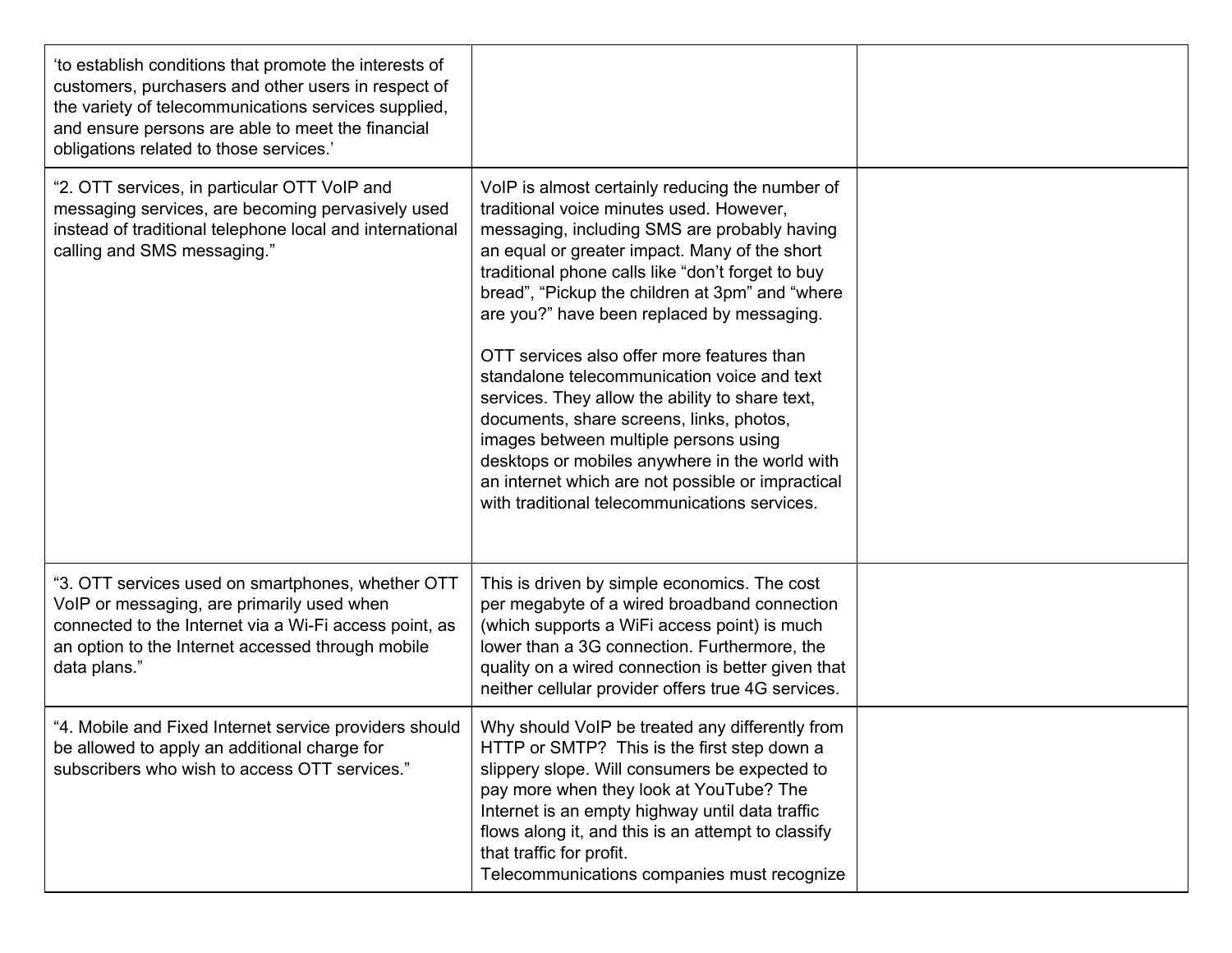|                                                                                                                                                                 | that the business model supporting voice and<br>messaging died when the VoIP protocol was<br>developed. This is the same creative destruction<br>that has transformed so many other industries.<br>New ways of doing business push out<br>incumbents, for example, Amazon, Uber and<br>AirBnB.<br>Providers are pointing to the glass as half-empty<br>instead of planning for the half that's full of<br>possibility. These new business models<br>generate huge data streams.<br>We note that one telecom provider has seen<br>increased mobile data revenues:<br>"TSTT CEO Ronald Walcott said the company's<br>mobile data revenue went up by \$74 million in<br>fiscal 2015, thanks to a 45 per cent increase in<br>mobile data usage from smart phone<br>penetration which climbed from 36 per cent to<br>50 per cent."<br>Source: Trinidad Express, July 13, 0215<br>http://www.trinidadexpress.com/20150713/news<br>/tstts-mobile-revenue-up-74m |  |
|-----------------------------------------------------------------------------------------------------------------------------------------------------------------|----------------------------------------------------------------------------------------------------------------------------------------------------------------------------------------------------------------------------------------------------------------------------------------------------------------------------------------------------------------------------------------------------------------------------------------------------------------------------------------------------------------------------------------------------------------------------------------------------------------------------------------------------------------------------------------------------------------------------------------------------------------------------------------------------------------------------------------------------------------------------------------------------------------------------------------------------------|--|
| "5. OTT services are used because they may be more<br>affordable, accessible, and convenient than traditional<br>telecommunications and broadcasting services." | Yes, OTT services are used because they are<br>free or extremely low cost.<br>Telecommunications providers should also note<br>that customers are willing, even keen to accept<br>the compromises inherent in these nascent<br>technologies.<br>OTT services also offer more, richer features<br>than standalone telecommunication services<br>such as voice. They allow the ability to share<br>text, documents, links, photos, images between<br>multiple persons using desktops or mobiles<br>anywhere in the world with an internet which are                                                                                                                                                                                                                                                                                                                                                                                                        |  |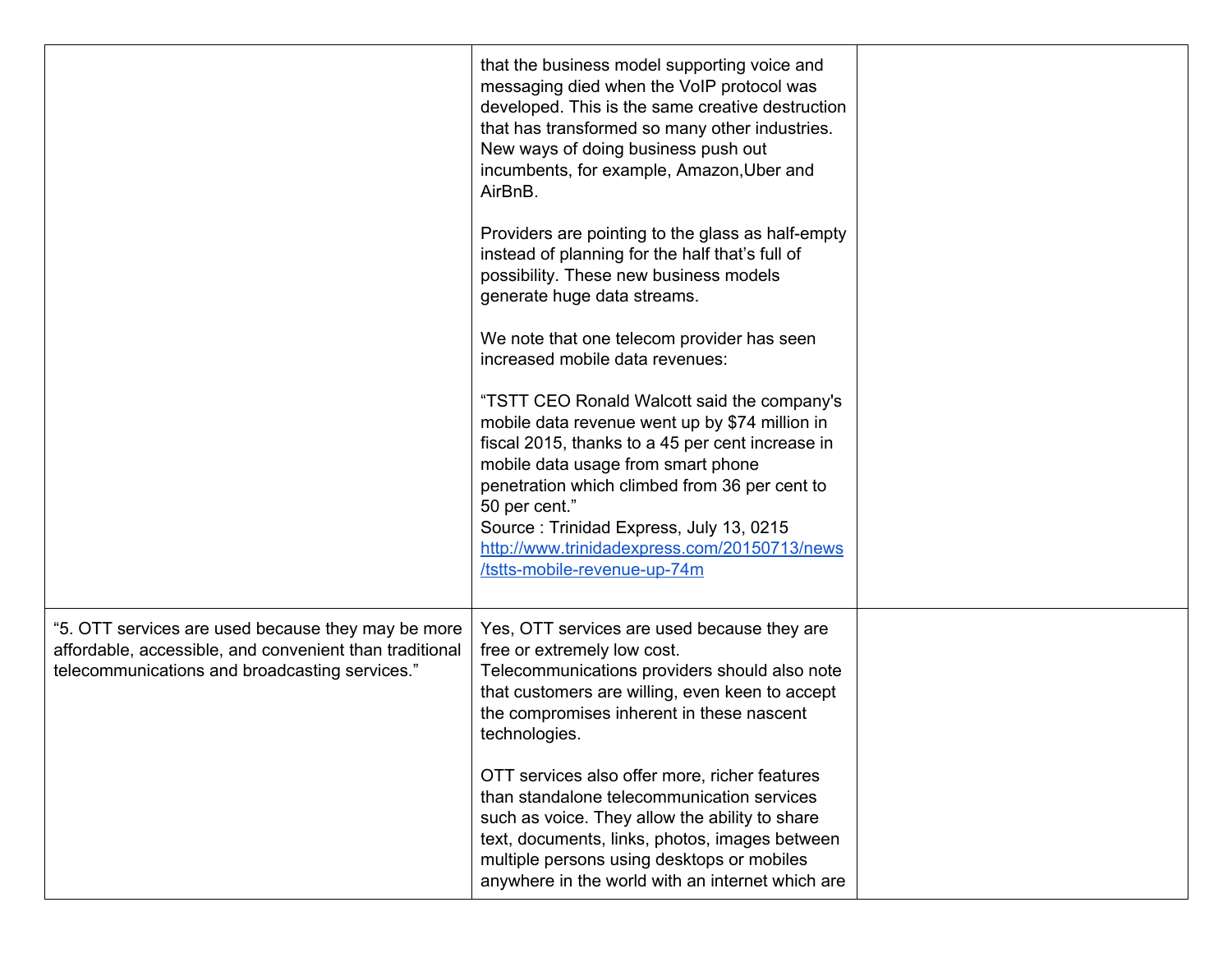|                                                                                                                                                               | not possible with traditional telecommunications<br>services.                                                                                                                                                                                                                                                                                                                                                                                                                                                                                                                                                                                                    |  |
|---------------------------------------------------------------------------------------------------------------------------------------------------------------|------------------------------------------------------------------------------------------------------------------------------------------------------------------------------------------------------------------------------------------------------------------------------------------------------------------------------------------------------------------------------------------------------------------------------------------------------------------------------------------------------------------------------------------------------------------------------------------------------------------------------------------------------------------|--|
| "6. OTT services are used even though they may be<br>less reliable, offer lower quality and lack essential<br>services such as access to emergency services." | Further, the language in the statement is also<br>very voice-centric. Emergency services and<br>notification systems may eventually migrate to<br>services like Twitter, Facebook. Wearable<br>technology that monitors an individual's vital<br>signs and automobile monitoring systems<br>may take over EMS contact even if the user is<br>incapacitated.<br>The ultimate judge for the quality of a service<br>(be it traditional or OTT) is the consumer. Such<br>services have to provide a service of<br>sufficient quality for consumers to use and pay<br>for. If the consumer's opinion of a service is<br>poor, the consumer will seek other services. |  |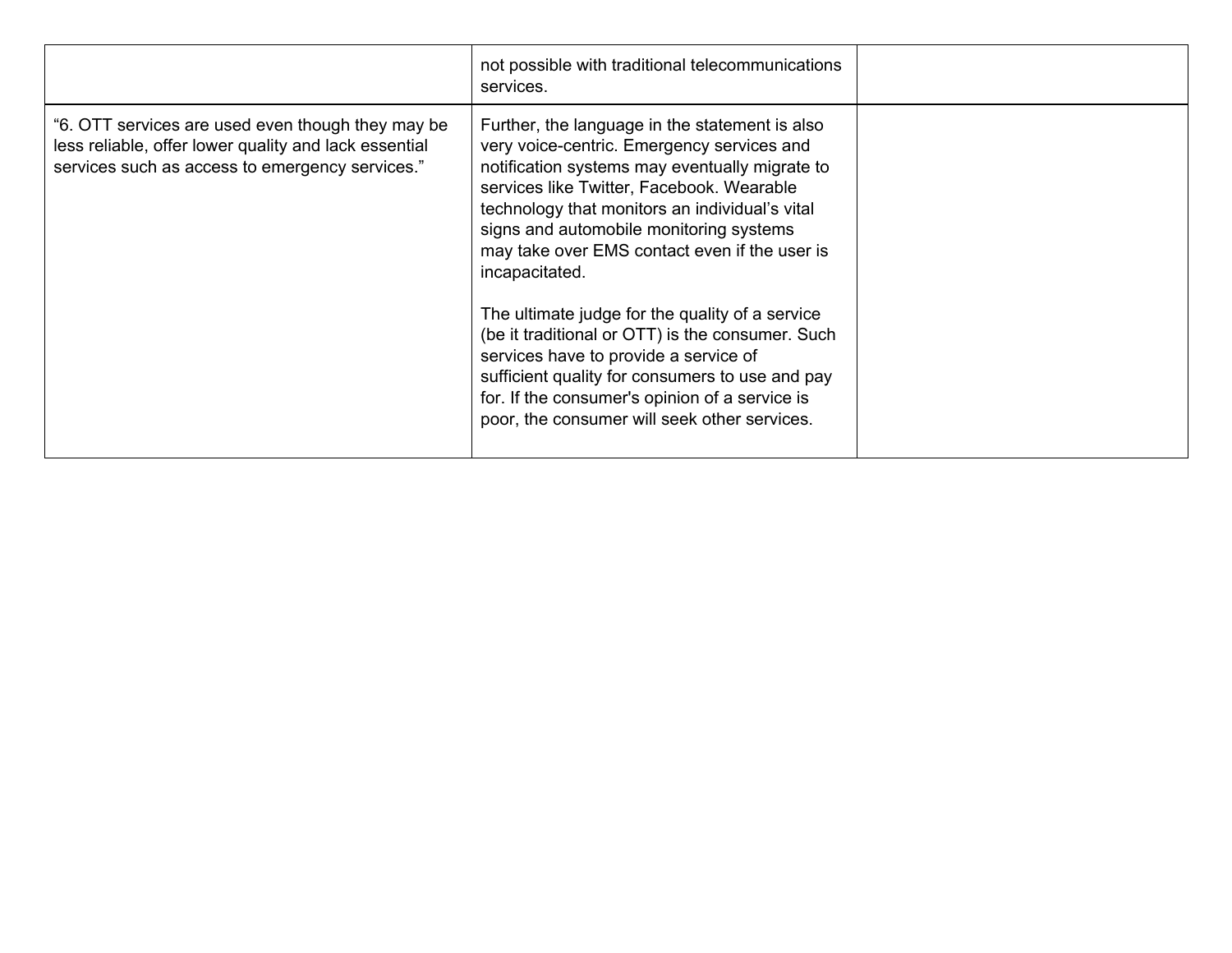## Page 28 ; Section 7 - Impact of OTT Services on Authorised Public Telecommunications Services Providers

| <b>Document Section</b>                                                                                                                                                                                                                                                                                                                                                                                                                                                                                    | <b>Comments</b>                                                                                                                                                                                                                                                                                                                                                                                                                                                                                                                                                                                                                                                                                                                                                               | <b>Recommendations</b> |
|------------------------------------------------------------------------------------------------------------------------------------------------------------------------------------------------------------------------------------------------------------------------------------------------------------------------------------------------------------------------------------------------------------------------------------------------------------------------------------------------------------|-------------------------------------------------------------------------------------------------------------------------------------------------------------------------------------------------------------------------------------------------------------------------------------------------------------------------------------------------------------------------------------------------------------------------------------------------------------------------------------------------------------------------------------------------------------------------------------------------------------------------------------------------------------------------------------------------------------------------------------------------------------------------------|------------------------|
| Page 29<br>Section 7.1 The advent of OTT Services<br>"Authorised telecommunications service<br>providers have lobbied for the regulation of OTT<br>operators, particularly for the acquisition of<br>relevant licences and compliance with the<br>legislative requirements of countries."<br>"OTT players have countered such statements<br>that any move to seek payment for the<br>provision of OTT services may constitute<br>regulation of the Internet and violate the<br>concept of net neutrality." | Digicel has sought to position their call to<br>regulate OTT as a matter unrelated to<br>net neutrality issue, but regulation of any<br>Internet service is by definition a net neutrality<br>issue.<br>It might be useful to stop using the term OTT as<br>it is imprecise and clouds the issues being<br>raised here. VoIP and IPTV, which most<br>concern telecommunications providers, are just<br>two protocols in use on the Internet. There are<br>hundred of others already existing and many<br>more yet to be developed.<br>The TTCS, together with ISOC-TT and IEEE TT<br>has made a public statement on this issue<br>previously:<br>http://www.cs.tt/blog/ttcs-isoc-tt-and-ieee-tt-joint<br>-statement-on-digicel-trinidad-and-tobagos-ban-<br>on-voip-services/ |                        |
| Page 30<br>Section 7.2 Focus on OTT VoIP Services<br>The Authority has limited the scope of this<br>analysis to OTT VoIP telecommunications<br>services.                                                                                                                                                                                                                                                                                                                                                   | See general statement above. Given that this is<br>a network neutrality issue, the issue of network<br>neutrality needs to be examined first before<br>deciding on different sets of rules for different<br>data packets.                                                                                                                                                                                                                                                                                                                                                                                                                                                                                                                                                     |                        |
| Page 37<br>Section 7.3 Financial Impact<br>"With the introduction of various<br>communications platforms including                                                                                                                                                                                                                                                                                                                                                                                         | Despite dramatic drops in traditional voice<br>revenue and concerns about the potential of<br>mobile data to take up the slack, the trend in<br>device use is to untethered use of data and<br>such use is exploding as more OTT services                                                                                                                                                                                                                                                                                                                                                                                                                                                                                                                                     |                        |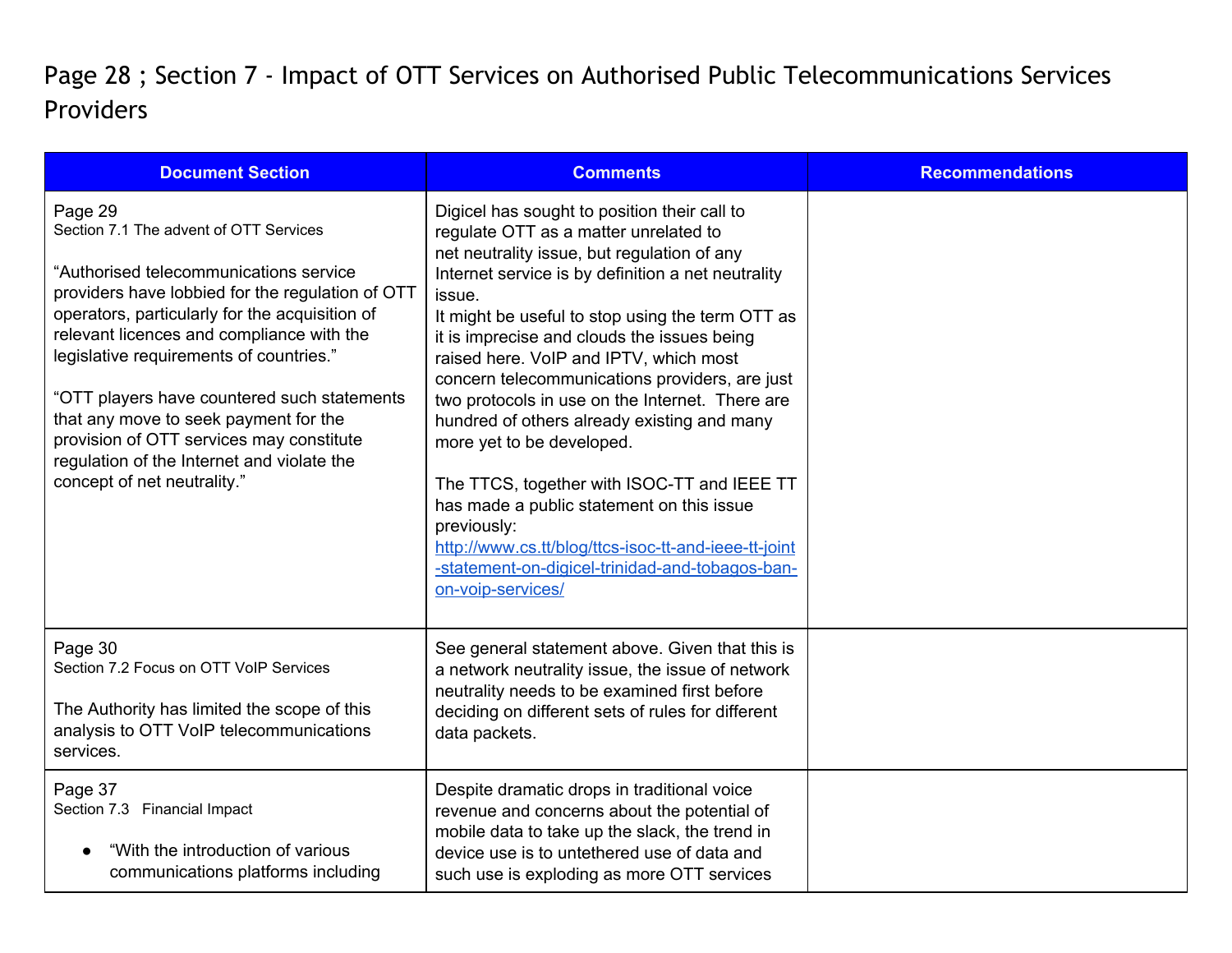| OTT, the reliance on traditional voice<br>and SMS communication is declining;<br>Authorised service providers will lose<br>revenues from voice services with the<br>proliferation of OTT VoIP services;<br>The fall in the mobile voice revenue<br>market may be offset by an increase in<br>mobile data revenues;<br>It is forecast that mobile data revenue<br>will overtake voice revenue globally by<br>2018 | arrive to make demands on capacity.<br>WiFi access points will be used in the interim<br>when mobile users have access to them, but<br>that's another type of tethering, albeit a wireless<br>one. Users with mobile devices will increasingly<br>demand full mobility, which offers greater<br>opportunities for providers capable of delivering<br>such data streams on ever increasing wireless<br>pipes.<br>In the short-term, such data streams may need<br>to be metered to ensure that there is revenue to<br>support infrastructure spending, but ultimately<br>fast enough wireless broadband may make<br>even such strategies unnecessary. |  |
|------------------------------------------------------------------------------------------------------------------------------------------------------------------------------------------------------------------------------------------------------------------------------------------------------------------------------------------------------------------------------------------------------------------|------------------------------------------------------------------------------------------------------------------------------------------------------------------------------------------------------------------------------------------------------------------------------------------------------------------------------------------------------------------------------------------------------------------------------------------------------------------------------------------------------------------------------------------------------------------------------------------------------------------------------------------------------|--|
| Page 42<br>Section 7.4 Financial Impact on the Trinidad and Tobago<br><b>Telecommunications Market</b><br>"Even with the introduction of OTT<br>services, revenues generated by the<br>domestic voice and SMS markets, as<br>well as the domestic mobile Internet<br>market, have increased in Trinidad and<br>Tobago over the last four years."                                                                 | Is the role of the regulator to guarantee<br>businesses a return on investment or is<br>it to develop the market for the benefit of<br>individual and commercial customers?<br>TATT's role is for the protection of the<br>consumer, not for the business, which can and<br>will innovate as the free market makes<br>demands on them.                                                                                                                                                                                                                                                                                                               |  |
| "The analysis of the Trinidad and<br>Tobago market trends is consistent with<br>global telecommunications revenue<br>trends, that is, revenue generated by the<br>mobile Internet market are growing at a<br>faster rate than revenue from the<br>domestic voice markets."                                                                                                                                       | Telecommunications companies see the<br>decline of their voice revenue as being driven<br>by VoIP services, but their own messaging<br>systems have improved to the point where text<br>messages are often a preferred alternative to<br>placing a phone call.<br>Telecommunications companies need to be                                                                                                                                                                                                                                                                                                                                            |  |
| As a result of the slowdown of growth in<br>the international incoming voice market,<br>it may be inferred that one of the<br>reasons local telecommunications<br>service providers may be losing                                                                                                                                                                                                                | clearer about their business models.<br>Any provider of IP services that believes they<br>are in any business than the data business is<br>operating on principles that are fundamentally<br>wrong.                                                                                                                                                                                                                                                                                                                                                                                                                                                  |  |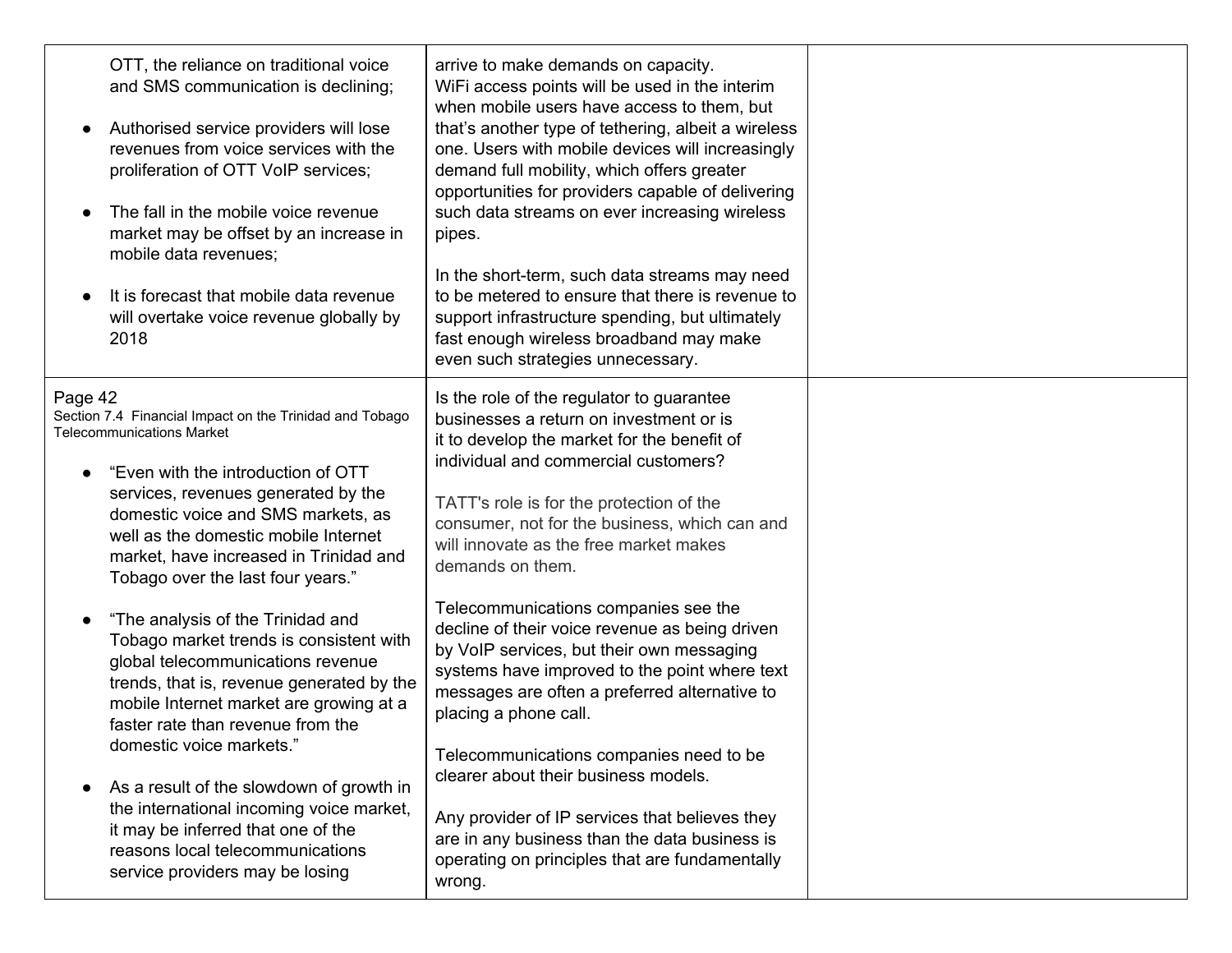| potential international incoming voice<br>revenues is the proliferation of OTT<br>VoIP services." |  |  |
|---------------------------------------------------------------------------------------------------|--|--|
|---------------------------------------------------------------------------------------------------|--|--|

## Page 42 ; Section 7.5 - Impact on Authorised Public Service Providers

| <b>Document Section</b>                                                                                                                                                                                                                                                                                                                                                                                            | <b>Comments</b>                                                                                                                                                                                                                                                                                                                                                                                              | <b>Recommendations</b> |
|--------------------------------------------------------------------------------------------------------------------------------------------------------------------------------------------------------------------------------------------------------------------------------------------------------------------------------------------------------------------------------------------------------------------|--------------------------------------------------------------------------------------------------------------------------------------------------------------------------------------------------------------------------------------------------------------------------------------------------------------------------------------------------------------------------------------------------------------|------------------------|
| "1. For authorised cellular mobile operators,<br>there is a relationship between the loss in voice<br>and SMS revenues and the increase in mobile<br>data revenues. The decline experienced in the<br>mobile voice revenue market may be offset by<br>an increase in mobile data revenues."                                                                                                                        | I top up every month with TT\$200.<br>Digicel's cheapest monthly plan is \$172.<br>And I am not a data hog by any means. It<br>seems to me that Digicel's data revenue<br>should already be approaching it's voice<br>revenue. I guess, that given its origins,<br>Digicel still sees itself as a telephone<br>company rather than a data company. And<br>perhaps Flow sees itself as a CableTV<br>provider. |                        |
| "2. Mobile data subscribers pay to access the<br>Internet with the understanding that it is<br>inclusive of all services offered over the<br>Internet. These subscription fees paid by<br>customers should be sufficient to allow the<br>authorised operator to cover its cost for the<br>provision of OTT services to its customers and<br>for any additional infrastructure build-out that<br>may be necessary." | Ensuring that this balance is kept is a core<br>function of TATT. There is no other<br>organisation in place to monitor the relationship<br>between the cost of providing<br>IP based services and the price that<br>telecommunications companies charge for<br>their services. A competitive market, as<br>governed by TATT, also has its role to<br>play in ensuring that prices are reasonable.           |                        |
| "3. OTT services manifest themselves on<br>networks as traffic. The decline experienced in<br>the mobile voice revenue market may be offset<br>by an increase in mobile data revenues."                                                                                                                                                                                                                            | We note that one telecom provider has seen<br>increased mobile data revenues:<br>"TSTT CEO Ronald Walcott said the company's<br>mobile data revenue went up by \$74 million in<br>fiscal 2015, thanks to a 45 per cent increase in<br>mobile data usage from smart phone                                                                                                                                     |                        |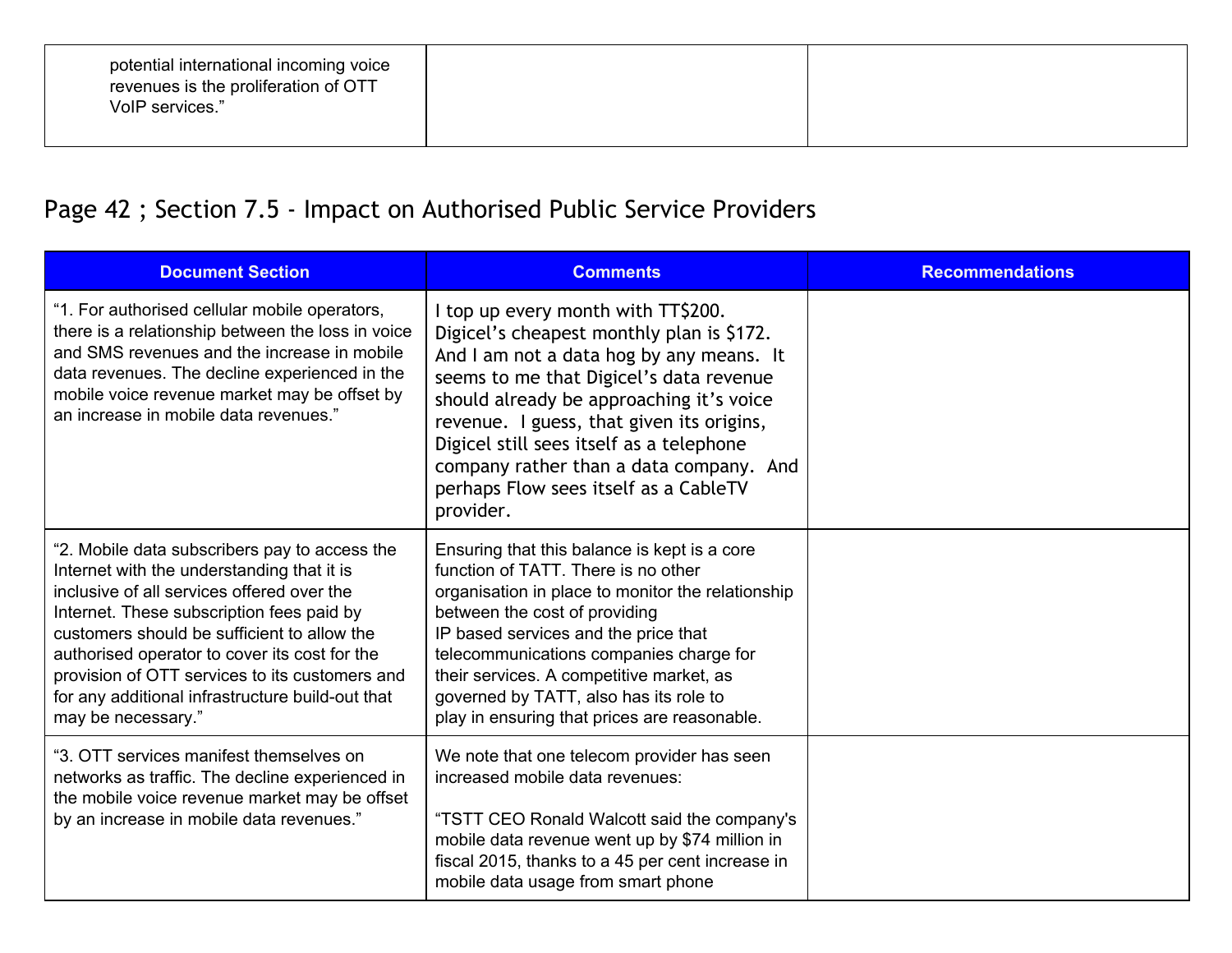|                                                                                                                                                                                                                                                                                                                                     | penetration which climbed from 36 per cent to<br>50 per cent."<br>Source: Trinidad Express, July 13, 0215<br>http://www.trinidadexpress.com/20150713/news<br>/tstts-mobile-revenue-up-74m                                                                                                                                                                                                                                                                                                                                                       |                 |
|-------------------------------------------------------------------------------------------------------------------------------------------------------------------------------------------------------------------------------------------------------------------------------------------------------------------------------------|-------------------------------------------------------------------------------------------------------------------------------------------------------------------------------------------------------------------------------------------------------------------------------------------------------------------------------------------------------------------------------------------------------------------------------------------------------------------------------------------------------------------------------------------------|-----------------|
| "4. Organizations that provide OTT services,<br>particularly OTT VoIP services, should be<br>required to register locally in order to fall under<br>the country's regulatory oversight and for the<br>Government to collect relevant tax revenues."                                                                                 | When it comes to OTT services, the matter<br>requires more intelligent intervention and<br>consideration. Why stop at VoIP? Why not ask<br>YouTube to register as a television provider?<br>Why not ask EdX to get accredited by the<br>Accreditation Council of Trinidad and Tobago?<br>Also, since any Internet Service can be seen as<br>an OTT service, it is impractical to have all<br>services registered with the government.                                                                                                           |                 |
| "5. Organizations that provide OTT services<br>should contribute fairly towards the use of the<br>local telecommunications operators' networks."                                                                                                                                                                                    | This is another slippery slope. Should every<br>organisational user of the network<br>"contribute fairly" to its use?<br>All organizations provide services over the<br>internet. This includes eCommerce companies,<br>newspapers, voice providers, hotels and<br>more. The Internet has grown explosively over<br>the last two decades with a very simple model;<br>consumers pay for their connection and are free<br>to use it as they see fit.<br>Why play with a model that has benefited<br>consumers and business in such full measure? |                 |
| 6. In the event that an OTT service provider<br>requires 'better than best effort', then an<br>authorised operator can consider engaging in a<br>commercial arrangement with the OTT provider<br>which may allow the OTT service to traverse<br>the network at a quality of service better than<br>'best effort' Internet traffic." | This seems to hint at tiered pricing and<br>preferential access to data streams,<br>which is a construct of commerce and not<br>technology.<br>The protocols and codecs have advanced<br>sufficiently to provide a very high quality service<br>over mediocre connections. In fact, the very                                                                                                                                                                                                                                                    | <b>Disagree</b> |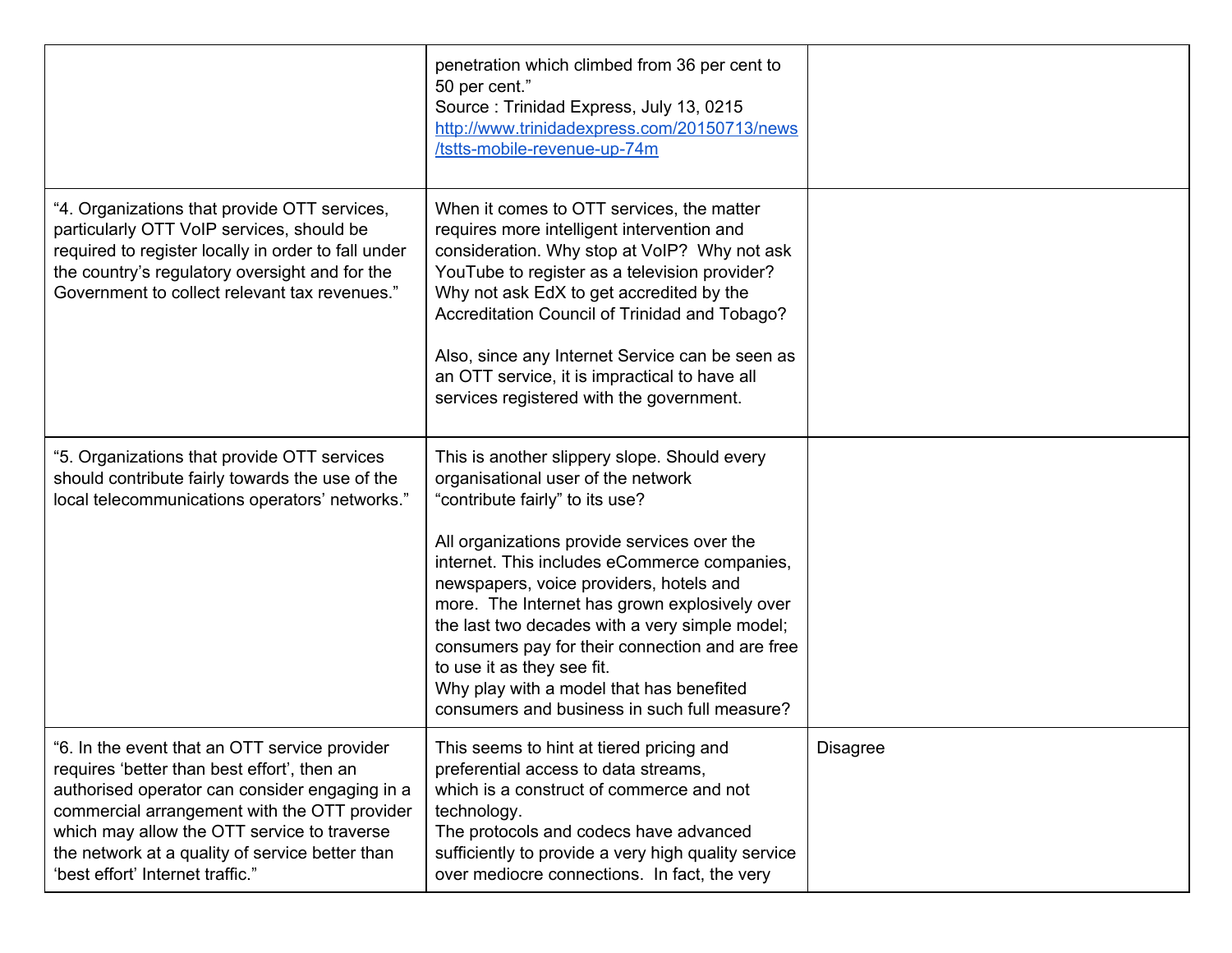|  | architecture of TCP/IP (slow start) takes into<br>account poor connectivity and has done so for<br>more than two decades.<br>This will also serve to hamper innovation since<br>the smaller, newer players are unlikely to be<br>able to afford such tiered access.<br>Customers should pay more for a higher quality<br>version of an app. In this way new players can<br>easily enter if they are favoured by the public.<br>This only holds for the wireless part of the<br>connection but typically this is the bottleneck. |  |
|--|---------------------------------------------------------------------------------------------------------------------------------------------------------------------------------------------------------------------------------------------------------------------------------------------------------------------------------------------------------------------------------------------------------------------------------------------------------------------------------------------------------------------------------|--|
|--|---------------------------------------------------------------------------------------------------------------------------------------------------------------------------------------------------------------------------------------------------------------------------------------------------------------------------------------------------------------------------------------------------------------------------------------------------------------------------------------------------------------------------------|--|

# Page 65 ; Section 10 - ICT Perspectives in Trinidad and Tobago

| <b>Document Section</b>                                                                                                                                                                                                                                                                 | <b>Comments</b>                        | <b>Recommendations</b> |
|-----------------------------------------------------------------------------------------------------------------------------------------------------------------------------------------------------------------------------------------------------------------------------------------|----------------------------------------|------------------------|
| Section 10.2 Stakeholder Perspective - Content of the<br>Internet                                                                                                                                                                                                                       | We continue to support this statement. |                        |
| In a statement released by the Trinidad and<br>Tobago Computer Society (TTCS), the Internet<br>Society Trinidad and Tobago Chapter<br>(ISOCTT), and the IEEE Trinidad and Tobago<br>Section (IEEETT), the following views were<br>expressed with respect to content on the<br>Internet: |                                        |                        |
| 'The Internet Society in 2012 stated that:<br>Internet Access Service allows users to<br>essentially conduct three (3) basic sets of<br>activities:<br>1. Communicate<br>2. Access and provide content                                                                                  |                                        |                        |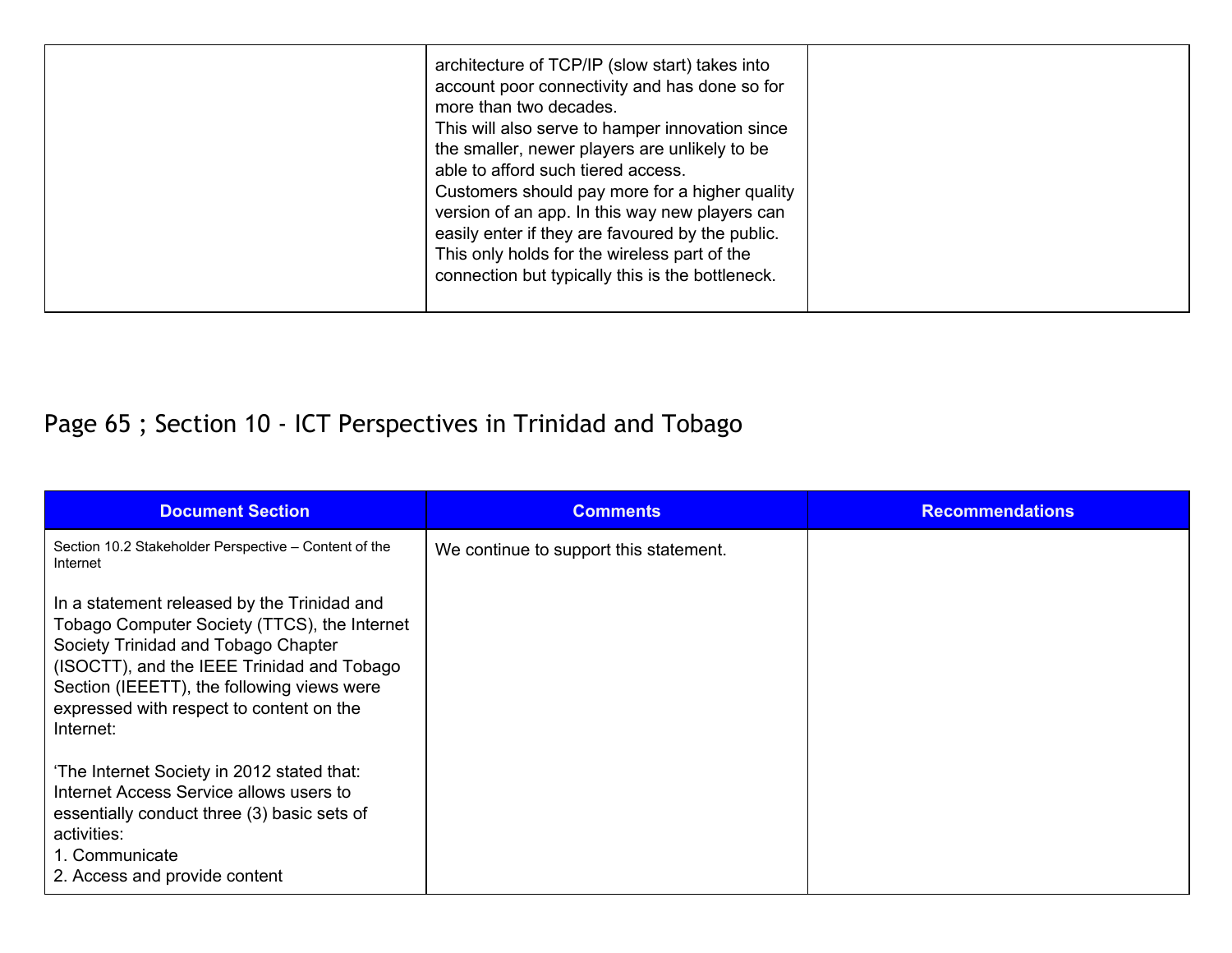| 3. Use and develop applications                                                                                                                                                                                                           |  |
|-------------------------------------------------------------------------------------------------------------------------------------------------------------------------------------------------------------------------------------------|--|
| To this end, the Internet is end-user centric. In<br>general, users expect Internet traffic to be<br>conveyed in a manner that is independent of its<br>source, content or destination and in a manner<br>that respects their privacy.    |  |
| Choice and transparency are at the heart of a<br>user's Internet experience, enabling them to<br>remain in control of their Internet experience,<br>and thereby allowing them to benefit from, and<br>participate in, the open Internet.' |  |
| The above associations therefore continue to<br>promote the independence and openness<br>associated with the use of the Internet in<br>Trinidad and Tobago.                                                                               |  |

#### Page 68 ; Section 10.4 - Discussion Points for Comment - Treatment of Internet Governance and Network Neutrality

| <b>Document Section</b>                                                                                                                                            | <b>Comments</b>                                                                                                                                                                                                                                                                                                                   | <b>Recommendations</b> |
|--------------------------------------------------------------------------------------------------------------------------------------------------------------------|-----------------------------------------------------------------------------------------------------------------------------------------------------------------------------------------------------------------------------------------------------------------------------------------------------------------------------------|------------------------|
| 2. The concept of a "free and open" Internet<br>should be applied in the treatment of OTT<br>services, therefore there should be no blocking<br>of lawful content. | We agree with the concept of a "free and open"<br>Internet. This allows users to have the right to<br>send and receive lawful Internet traffic. A similar<br>stand has been taken by the United States<br>FCC: "Broadband providers may not block<br>access to lawful content, applications,<br>services or non-harmful devices." | Agree                  |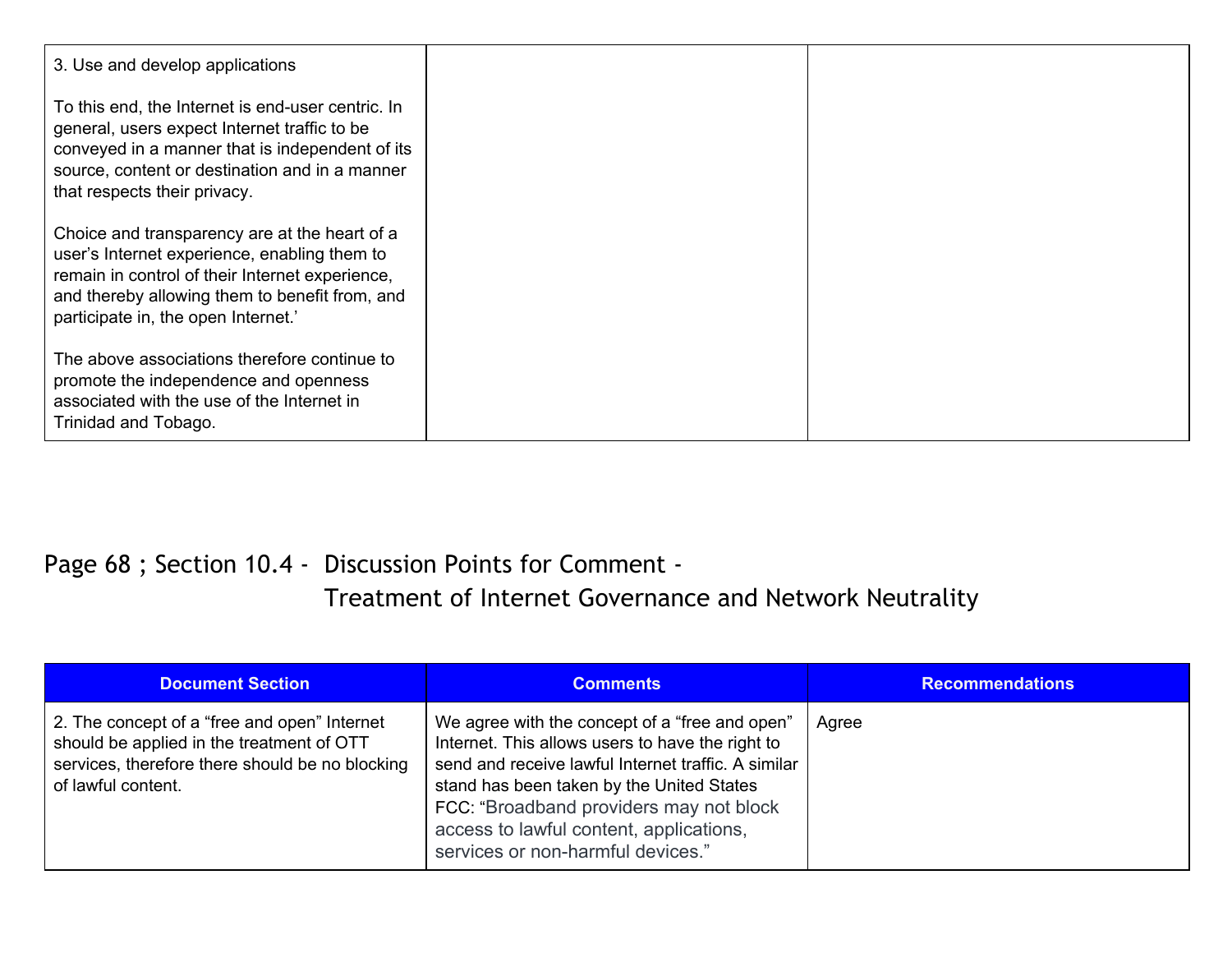### Page 73 ; Section 11.4 - Discussion Points for Comment – Regulatory Impact of OTT Services

| <b>Document Section</b>                                                                                                                                                                                                                                                                | <b>Comments</b>                                                                                                                                                                                                                                                                                                                                                                                                                                                                                                                     | <b>Recommendations</b> |
|----------------------------------------------------------------------------------------------------------------------------------------------------------------------------------------------------------------------------------------------------------------------------------------|-------------------------------------------------------------------------------------------------------------------------------------------------------------------------------------------------------------------------------------------------------------------------------------------------------------------------------------------------------------------------------------------------------------------------------------------------------------------------------------------------------------------------------------|------------------------|
| 1. OTT telecommunications service may be<br>classified as a public telecommunications<br>service, based on the definition in the<br>Telecommunications Act Ch 47:31 of Trinidad<br>and Tobago.                                                                                         | So will we also try to regulate Amazon (store),<br>YouTube (TV Station), Khan Academy (School)<br>and Coursera (University) Why just stop at<br>VoIP? The Internet is a fundamentally different<br>space and the regulatory thinking that worked<br>for the last 100 years will prove inadequate to<br>this new space.                                                                                                                                                                                                              | disagree               |
| 2. It is recognised that OTT telecommunications<br>services are carried via the Internet. If OTT<br>services are classified as public<br>telecommunications services, then the Internet,<br>which "switches" OTT traffic, can be classified<br>as a public telecommunications network. | No.<br>The internet is everywhere and nowhere. This<br>is very much unlike telephone companies or<br>cable TV providers where is it much easier to<br>establish Jurisdiction. The regulatory<br>approaches that worked reasonably well<br>PTSNs will not work with the Internet and an<br>attempt to use them will harm local consumers<br>and place our businesses at a competitive<br>disadvantage. The benefits will thus accrue to<br>other jurisdictions who recognize the difference<br>and exercise a degree of forbearance. | disagree               |
| 3. Regulatory oversight of OTT services, in<br>particular OTT telecommunications services,<br>implies regulatory oversight of an aspect of the<br>"Open" Internet.                                                                                                                     | Not necessarily.                                                                                                                                                                                                                                                                                                                                                                                                                                                                                                                    |                        |
| 4. In several jurisdictions, regulatory oversight<br>of the Internet is not undertaken, and therefore<br>a measure of forbearance may be needed in<br>relation to OTT services.                                                                                                        | agree                                                                                                                                                                                                                                                                                                                                                                                                                                                                                                                               |                        |
| 5. If there is need for regulatory oversight of                                                                                                                                                                                                                                        | Even the choice of words indicated voicentric                                                                                                                                                                                                                                                                                                                                                                                                                                                                                       |                        |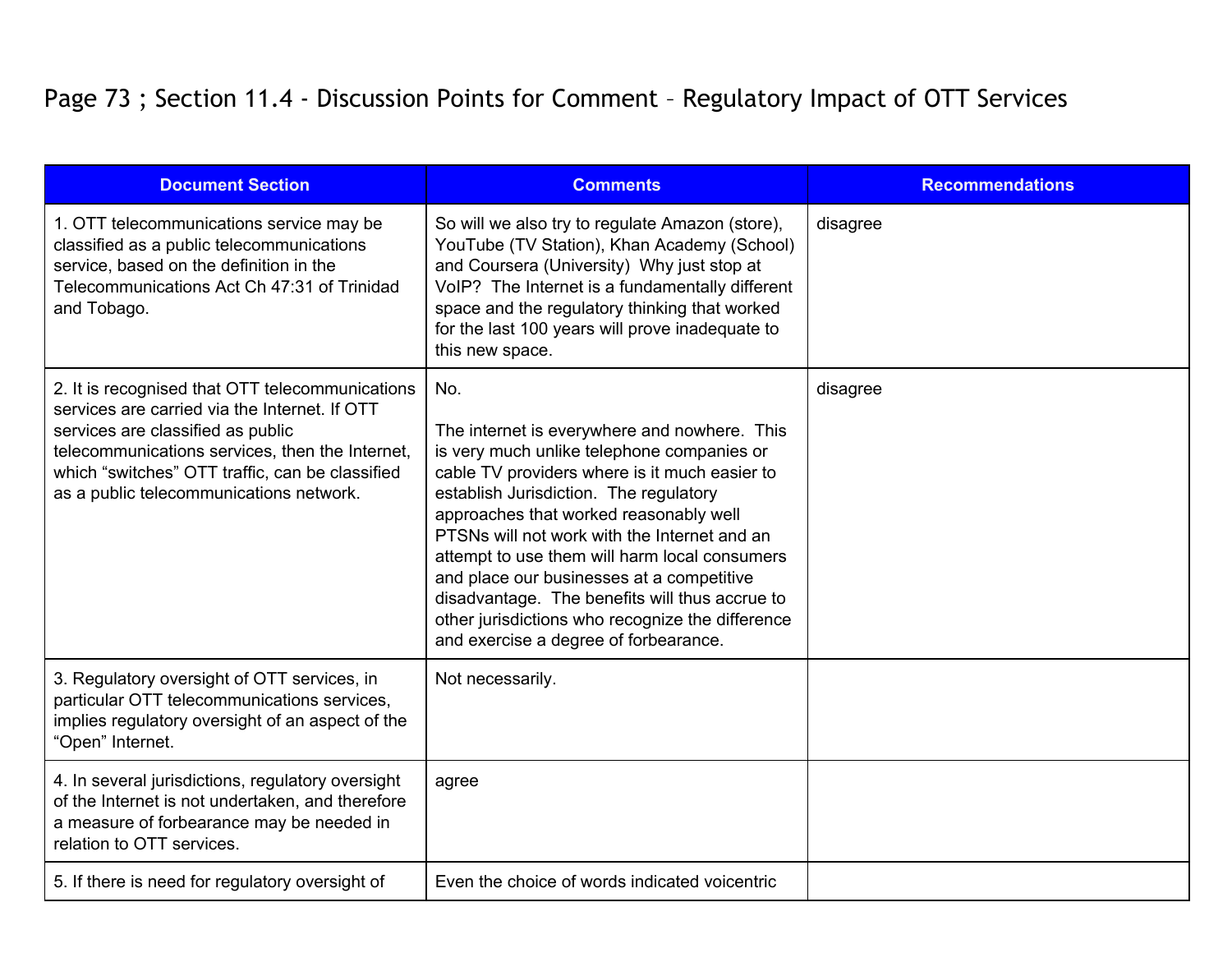| OTT services, there may be need to regulate<br>the various types differently:<br>i. OTT VoIP, Messaging and Media<br>ii. Interconnected and non-interconnected OTT<br><b>VoIP</b><br>iii. Number based and non-number based OTT<br>VoIP and Messaging Services<br>iv. Access to Emergency Services | thinking. That world is passing away and<br>regulators will need to get their heads around<br>the regulation of a flat global data network. |  |
|----------------------------------------------------------------------------------------------------------------------------------------------------------------------------------------------------------------------------------------------------------------------------------------------------|---------------------------------------------------------------------------------------------------------------------------------------------|--|
|----------------------------------------------------------------------------------------------------------------------------------------------------------------------------------------------------------------------------------------------------------------------------------------------------|---------------------------------------------------------------------------------------------------------------------------------------------|--|

# Page 76 ; Section 12 - Discussion

| <b>Document Section</b>                                                                                                               | <b>Comments</b>                                                                                                                                                                                                                                                                                                                                                                                                                                                                                                                                                                                                                                                                                                                                                                                                                                                                         | <b>Recommendations</b> |
|---------------------------------------------------------------------------------------------------------------------------------------|-----------------------------------------------------------------------------------------------------------------------------------------------------------------------------------------------------------------------------------------------------------------------------------------------------------------------------------------------------------------------------------------------------------------------------------------------------------------------------------------------------------------------------------------------------------------------------------------------------------------------------------------------------------------------------------------------------------------------------------------------------------------------------------------------------------------------------------------------------------------------------------------|------------------------|
| The issue of regulating OTT VoIP services over the<br>Internet is not a simple issue because of the many<br>interests to be affected. | TATT also needs to consider its own tactical<br>position given that it is the regulator of a very<br>small market. What if TATT tries to regulate the<br>VoIP or IPTV providers and they refuse to<br>comply given that the T&T revenue is<br>insignificant in their revenue stream? What<br>recourse does TATT have apart from blocking<br>them? In this scenario the people and business<br>of Trinidad and Tobago will be the losers.<br>It must also have a global perspective on this<br>and consider what happens if 200 regulators try<br>to impose 2000 different regulatory frameworks<br>on VoIP providers?<br>It can also kill the entrepreneurial spirit or<br>innovation for local developers creating their<br>own OTT services as any local business idea<br>using VoIP will be blocked or made infeasible to<br>operate in any market in the Caribbean or<br>worldwide. |                        |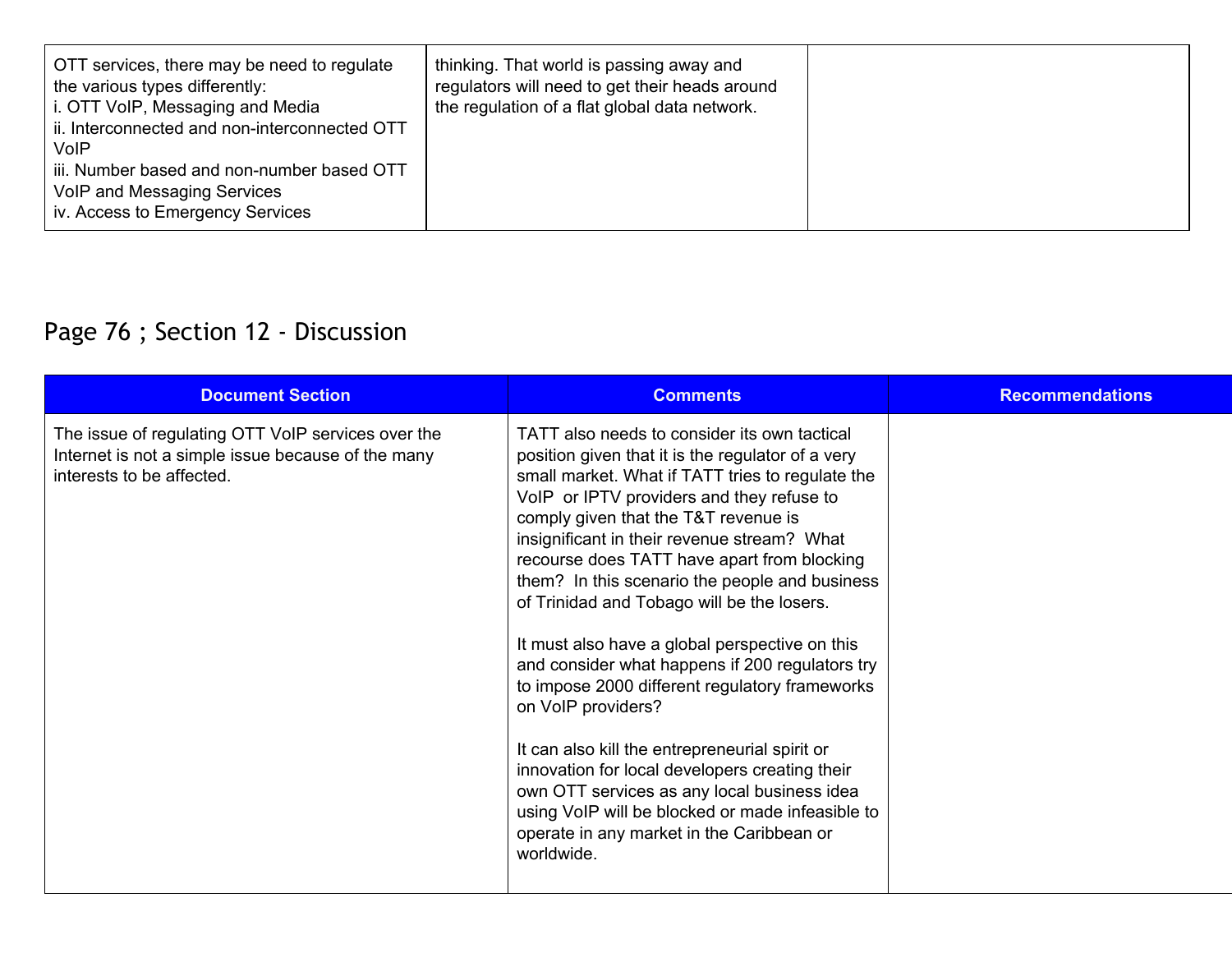## Page 81; Section 13.1 - Possible Approach to the Treatment of OTT Services

| <b>Document Section</b>                                                                                                                                                                                                          | <b>Comments</b>                                                                                                                                                                                                                                                                                                                                                                                                                                                                                                                                                                                                                                                                                                                                                                                                                                                                                                                                                                                                                                                                                                                                                                      | <b>Recommendations</b> |
|----------------------------------------------------------------------------------------------------------------------------------------------------------------------------------------------------------------------------------|--------------------------------------------------------------------------------------------------------------------------------------------------------------------------------------------------------------------------------------------------------------------------------------------------------------------------------------------------------------------------------------------------------------------------------------------------------------------------------------------------------------------------------------------------------------------------------------------------------------------------------------------------------------------------------------------------------------------------------------------------------------------------------------------------------------------------------------------------------------------------------------------------------------------------------------------------------------------------------------------------------------------------------------------------------------------------------------------------------------------------------------------------------------------------------------|------------------------|
| 1. OTT VoIP services utilise network elements<br>and capacity of authorised operators in the<br>delivery of the service to customers. This can<br>compromise the efficiency and effectiveness of<br>authorised network operators | VoIP uses relatively little data and messaging<br>uses miniscule amounts.<br>OTT will only have a significant impact on data<br>use if the traffic is prioritized.<br>At present this is not the case and the<br>resources required for OTT VoIP are small.<br>The claims of intermittent quality of VoIP on the<br>uplink causes congestion on the control<br>channel but this is because the network is<br>poorly designed.<br>VoLTE is meant to carry PSTN traffic (switched<br>voice) over the LTE PSN with performance just<br>as good (or better) than circuit switched<br>channels over 3G (which is presently used for<br>CS voice). If operators plan to move to a single<br>pricing strategy (a single data plan for<br>everything) then they would have to modify<br>the pricing scheme. This has not happened in<br>the developed countries. At present, T&T is far<br>from having to make these decisions.<br>The only place where this argument has<br>technical merit is video. Video accounts for<br>70% of Internet traffic already and will account<br>for almost all of the growth in the next decade<br>and video streaming upshifts to HDTV and 4k<br>encoding. |                        |
| 2. OTT/OTT VoIP providers should be treated                                                                                                                                                                                      | We could try but TATT has very limited                                                                                                                                                                                                                                                                                                                                                                                                                                                                                                                                                                                                                                                                                                                                                                                                                                                                                                                                                                                                                                                                                                                                               |                        |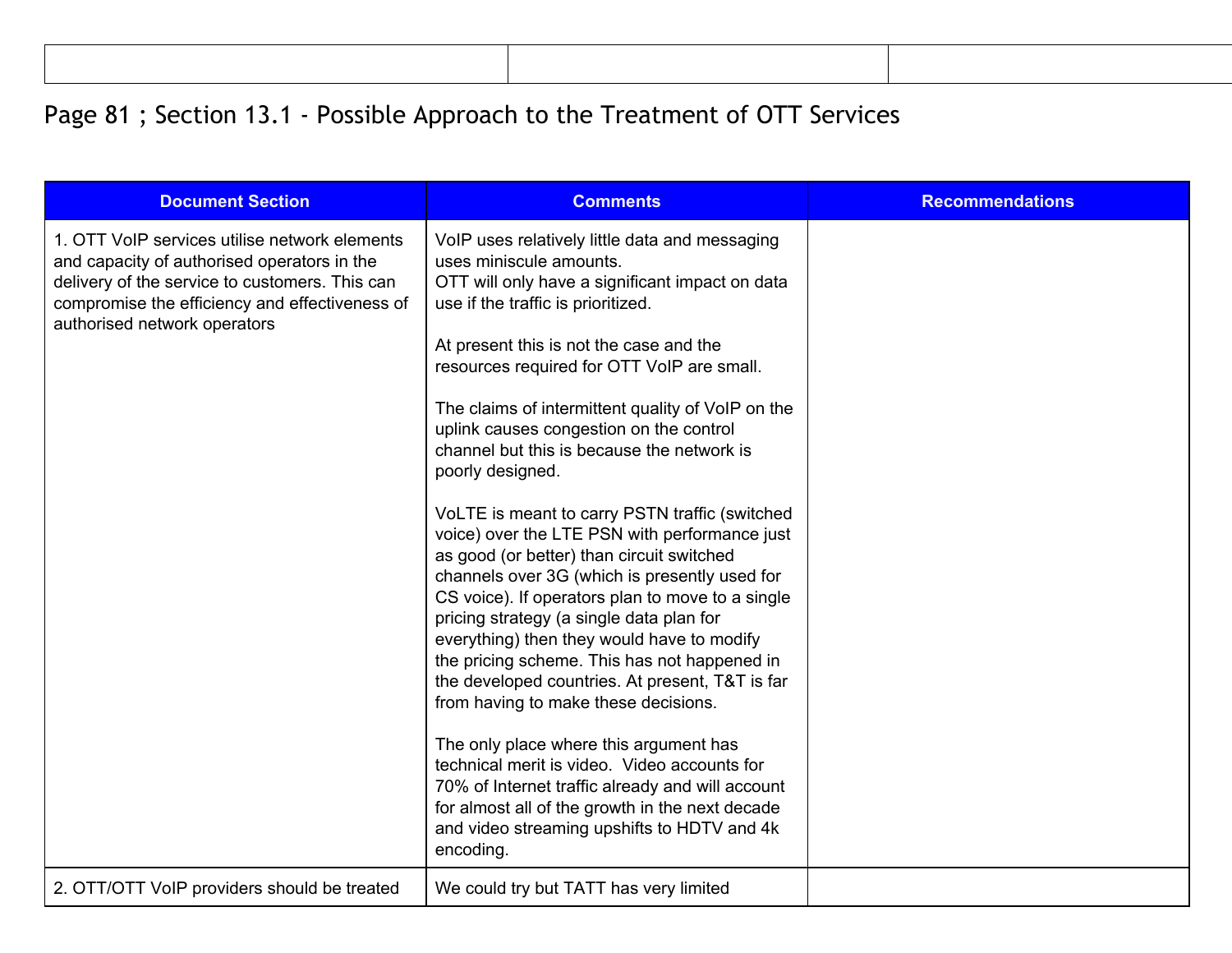| as customers of authorised (PSTN) operators | negotiating leverage. We are not an India                  |
|---------------------------------------------|------------------------------------------------------------|
| and be required to negotiate commercial     | which could more or less compel Blackberry to              |
| agreements to provide OTT services.         | allow the Indian government to decrypt secured<br>traffic. |

# Page 82 ; Section 14 - Recommendations

| <b>Document Section</b>                                                                                                                                                                                                                                                                                                                                                                                                                                                                                                  | <b>Comments</b>                                                                                                                                                                                                                                                                                                                                                                                                                                                                                                                                                     | <b>Recommendations</b> |
|--------------------------------------------------------------------------------------------------------------------------------------------------------------------------------------------------------------------------------------------------------------------------------------------------------------------------------------------------------------------------------------------------------------------------------------------------------------------------------------------------------------------------|---------------------------------------------------------------------------------------------------------------------------------------------------------------------------------------------------------------------------------------------------------------------------------------------------------------------------------------------------------------------------------------------------------------------------------------------------------------------------------------------------------------------------------------------------------------------|------------------------|
| In view of the findings in the paper and the<br>various considerations with respect to OTT<br>services and OTT VoIP service, in particular,<br>the following recommendations are made:<br>i. TATT maintains the generally accepted "Free<br>and Open" Internet policy and does not allow<br>authorised public telecommunications services<br>providers (operating as Internet service<br>providers) to "block" any OTT services unless<br>directed to so by the relevant authority, in<br>accordance with national laws. | Given the benefits that the Internet brings to a<br>small economy with very limited intellectual<br>resources, negotiating leverage and the<br>conceptual challenges of regulating Internet<br>traffic this seems to be the most sensible policy.<br>The countries that use a light touch in their<br>regulatory approach will reap most of the<br>benefits of an open internet.<br>In the case of Trinidad and Tobago, the<br>openness of our internet may become one of<br>the criteria that investors consider when looking<br>at out investment attractiveness. |                        |